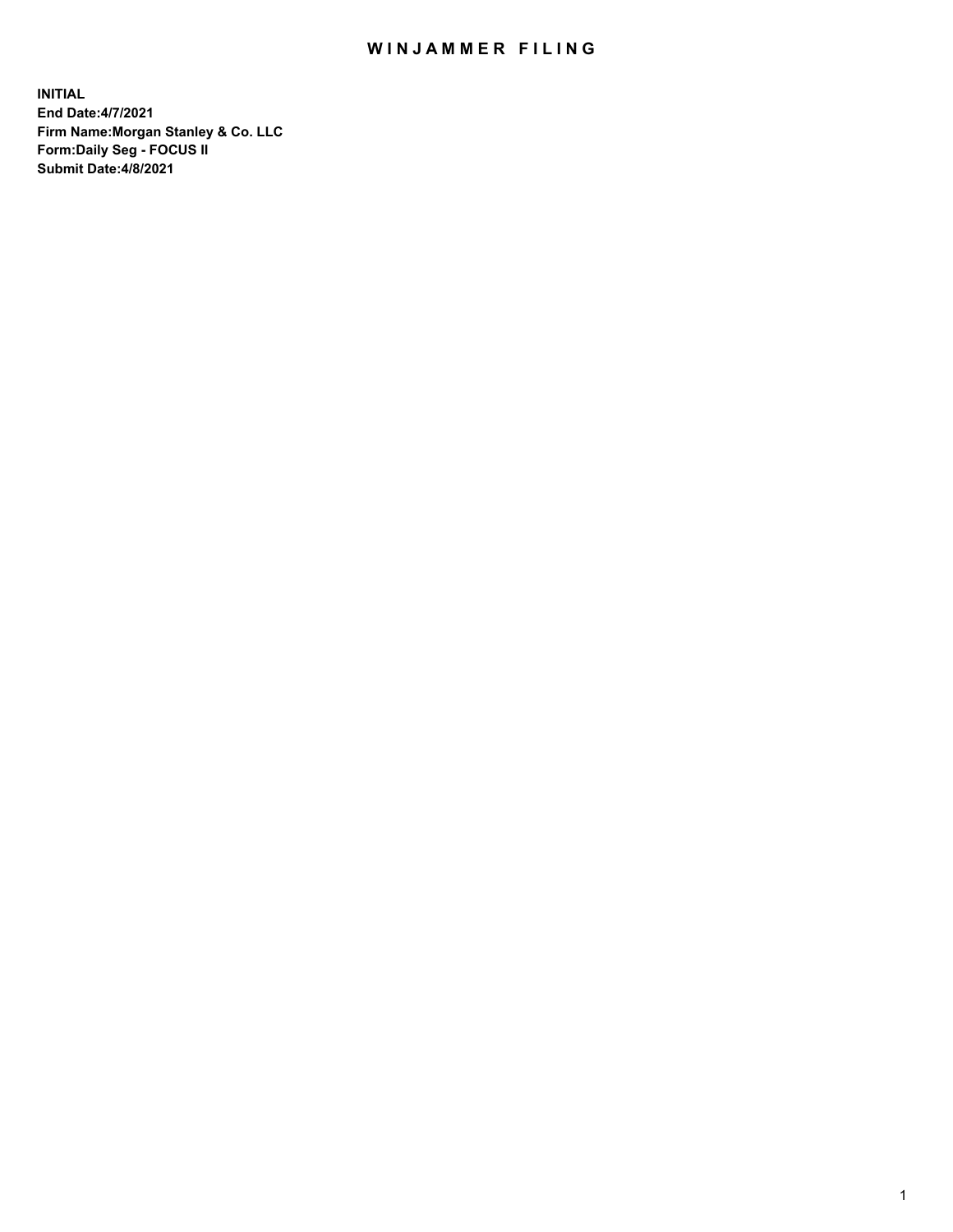**INITIAL End Date:4/7/2021 Firm Name:Morgan Stanley & Co. LLC Form:Daily Seg - FOCUS II Submit Date:4/8/2021 Daily Segregation - Cover Page**

| Name of Company                                                                                                                                                                                                                                                                                                                | Morgan Stanley & Co. LLC                                   |
|--------------------------------------------------------------------------------------------------------------------------------------------------------------------------------------------------------------------------------------------------------------------------------------------------------------------------------|------------------------------------------------------------|
| <b>Contact Name</b>                                                                                                                                                                                                                                                                                                            | <b>Ikram Shah</b>                                          |
| <b>Contact Phone Number</b>                                                                                                                                                                                                                                                                                                    | 212-276-0963                                               |
| <b>Contact Email Address</b>                                                                                                                                                                                                                                                                                                   | lkram.shah@morganstanley.com                               |
| FCM's Customer Segregated Funds Residual Interest Target (choose one):<br>a. Minimum dollar amount: ; or<br>b. Minimum percentage of customer segregated funds required:% ; or<br>c. Dollar amount range between: and; or<br>d. Percentage range of customer segregated funds required between:% and%.                         | 235,000,000<br><u>0</u><br><u>00</u><br>0 <sup>0</sup>     |
| FCM's Customer Secured Amount Funds Residual Interest Target (choose one):<br>a. Minimum dollar amount: ; or<br>b. Minimum percentage of customer secured funds required:%; or<br>c. Dollar amount range between: and; or<br>d. Percentage range of customer secured funds required between:% and%.                            | 140,000,000<br><u>0</u><br><u>0 0</u><br>0 Q               |
| FCM's Cleared Swaps Customer Collateral Residual Interest Target (choose one):<br>a. Minimum dollar amount: ; or<br>b. Minimum percentage of cleared swaps customer collateral required:% ; or<br>c. Dollar amount range between: and; or<br>d. Percentage range of cleared swaps customer collateral required between:% and%. | 92,000,000<br><u>0</u><br>0 <sup>0</sup><br>0 <sub>0</sub> |

Attach supporting documents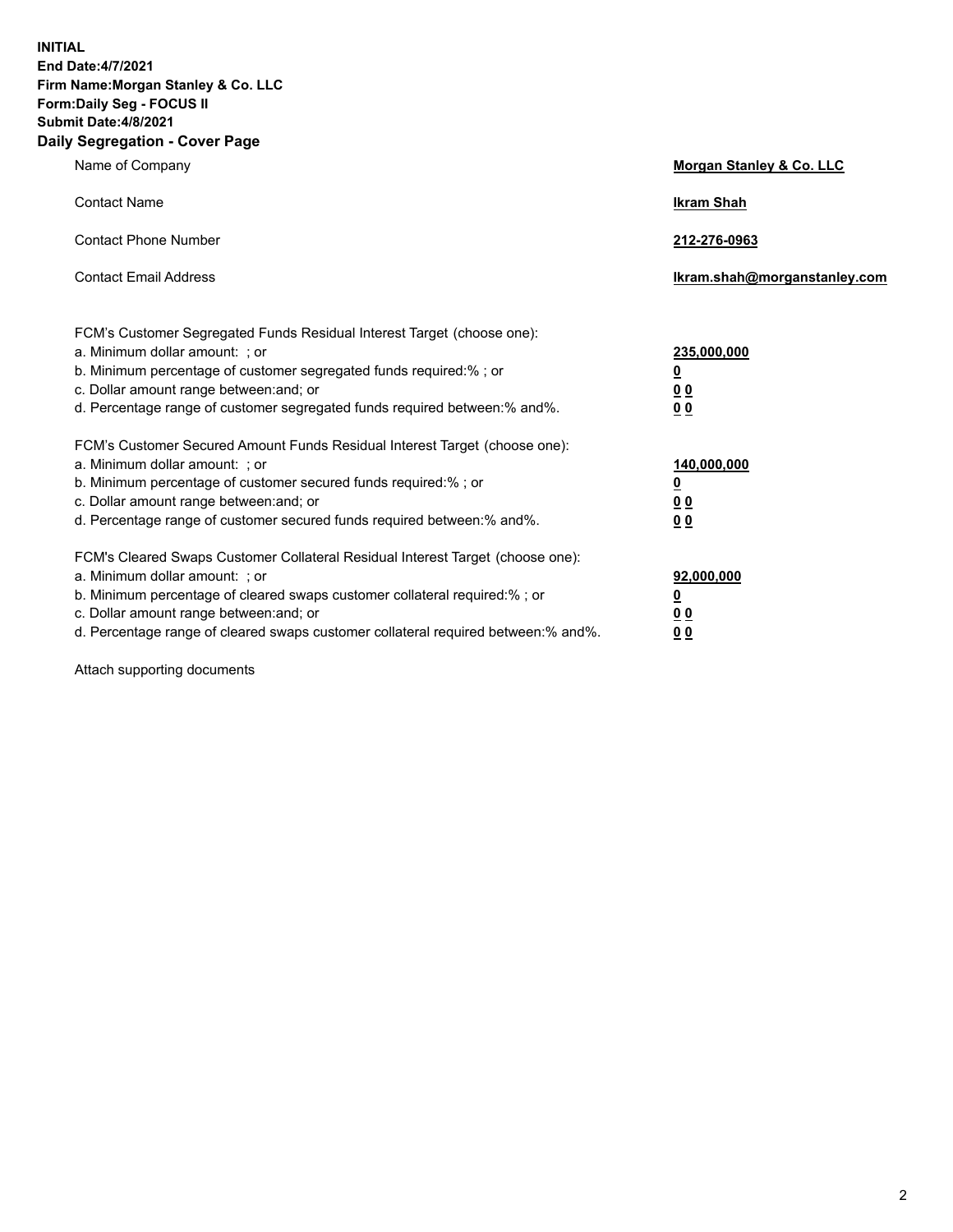## **INITIAL End Date:4/7/2021 Firm Name:Morgan Stanley & Co. LLC Form:Daily Seg - FOCUS II Submit Date:4/8/2021 Daily Segregation - Secured Amounts**

Foreign Futures and Foreign Options Secured Amounts Amount required to be set aside pursuant to law, rule or regulation of a foreign government or a rule of a self-regulatory organization authorized thereunder 1. Net ledger balance - Foreign Futures and Foreign Option Trading - All Customers A. Cash **4,486,815,038** [7315] B. Securities (at market) **2,245,771,337** [7317] 2. Net unrealized profit (loss) in open futures contracts traded on a foreign board of trade **537,496,875** [7325] 3. Exchange traded options a. Market value of open option contracts purchased on a foreign board of trade **17,921,957** [7335] b. Market value of open contracts granted (sold) on a foreign board of trade **-16,393,245** [7337] 4. Net equity (deficit) (add lines 1. 2. and 3.) **7,271,611,962** [7345] 5. Account liquidating to a deficit and account with a debit balances - gross amount **64,881,506** [7351] Less: amount offset by customer owned securities **-64,457,427** [7352] **424,079** [7354] 6. Amount required to be set aside as the secured amount - Net Liquidating Equity Method (add lines 4 and 5) 7. Greater of amount required to be set aside pursuant to foreign jurisdiction (above) or line 6. FUNDS DEPOSITED IN SEPARATE REGULATION 30.7 ACCOUNTS 1. Cash in banks A. Banks located in the United States **768,412,958** [7500] B. Other banks qualified under Regulation 30.7 **573,119,892** [7520] **1,341,532,850** 2. Securities A. In safekeeping with banks located in the United States **500,136,059** [7540] B. In safekeeping with other banks qualified under Regulation 30.7 **23,677,425** [7560] **523,813,484** 3. Equities with registered futures commission merchants A. Cash **21,310,995** [7580] B. Securities **0** [7590] C. Unrealized gain (loss) on open futures contracts **-2,389,098** [7600] D. Value of long option contracts **0** [7610] E. Value of short option contracts **0** [7615] **18,921,897** [7620] 4. Amounts held by clearing organizations of foreign boards of trade A. Cash **0** [7640] B. Securities **0** [7650] C. Amount due to (from) clearing organization - daily variation **0** [7660] D. Value of long option contracts **0** [7670] E. Value of short option contracts **0** [7675] **0** [7680]

- 5. Amounts held by members of foreign boards of trade
	-
	-
	- C. Unrealized gain (loss) on open futures contracts **539,885,973** [7720]
	- D. Value of long option contracts **17,921,957** [7730]
	- E. Value of short option contracts **-16,393,245** [7735] **5,603,471,744**
- 6. Amounts with other depositories designated by a foreign board of trade **0** [7760]
- 7. Segregated funds on hand **0** [7765]
- 8. Total funds in separate section 30.7 accounts **7,487,739,975** [7770]
- 9. Excess (deficiency) Set Aside for Secured Amount (subtract line 7 Secured Statement Page 1 from Line 8)
- 10. Management Target Amount for Excess funds in separate section 30.7 accounts **140,000,000** [7780]
- 11. Excess (deficiency) funds in separate 30.7 accounts over (under) Management Target **75,703,934** [7785]

**0** [7305]

**7,272,036,041** [7355]

## **7,272,036,041** [7360]

[7530]

[7570]

 A. Cash **3,340,099,206** [7700] B. Securities **1,721,957,853** [7710] [7740] **215,703,934** [7380]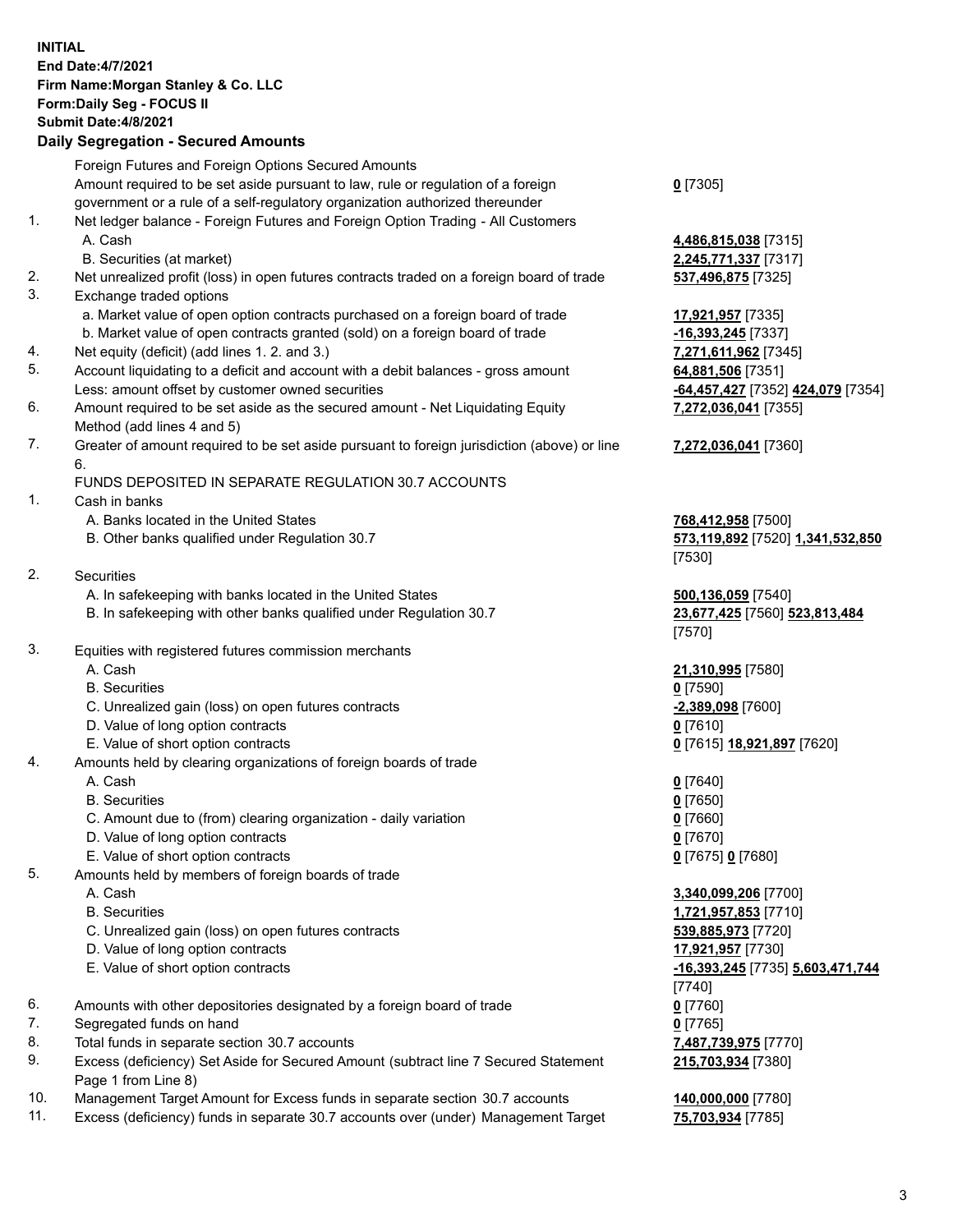**INITIAL End Date:4/7/2021 Firm Name:Morgan Stanley & Co. LLC Form:Daily Seg - FOCUS II Submit Date:4/8/2021 Daily Segregation - Segregation Statement** SEGREGATION REQUIREMENTS(Section 4d(2) of the CEAct) 1. Net ledger balance A. Cash **16,122,065,202** [7010] B. Securities (at market) **8,017,354,052** [7020] 2. Net unrealized profit (loss) in open futures contracts traded on a contract market **1,106,471,373** [7030] 3. Exchange traded options A. Add market value of open option contracts purchased on a contract market **680,641,689** [7032] B. Deduct market value of open option contracts granted (sold) on a contract market **-302,013,643** [7033] 4. Net equity (deficit) (add lines 1, 2 and 3) **25,624,518,673** [7040] 5. Accounts liquidating to a deficit and accounts with debit balances - gross amount **375,636,683** [7045] Less: amount offset by customer securities **-372,585,311** [7047] **3,051,372** [7050] 6. Amount required to be segregated (add lines 4 and 5) **25,627,570,045** [7060] FUNDS IN SEGREGATED ACCOUNTS 7. Deposited in segregated funds bank accounts A. Cash **4,000,378,053** [7070] B. Securities representing investments of customers' funds (at market) **0** [7080] C. Securities held for particular customers or option customers in lieu of cash (at market) **1,286,973,939** [7090] 8. Margins on deposit with derivatives clearing organizations of contract markets A. Cash **13,569,908,821** [7100] B. Securities representing investments of customers' funds (at market) **0** [7110] C. Securities held for particular customers or option customers in lieu of cash (at market) **6,730,380,113** [7120] 9. Net settlement from (to) derivatives clearing organizations of contract markets **39,454,791** [7130] 10. Exchange traded options A. Value of open long option contracts **680,641,689** [7132] B. Value of open short option contracts **-302,013,643** [7133] 11. Net equities with other FCMs A. Net liquidating equity **8,118,403** [7140] B. Securities representing investments of customers' funds (at market) **0** [7160] C. Securities held for particular customers or option customers in lieu of cash (at market) **0** [7170] 12. Segregated funds on hand **0** [7150] 13. Total amount in segregation (add lines 7 through 12) **26,013,842,166** [7180] 14. Excess (deficiency) funds in segregation (subtract line 6 from line 13) **386,272,121** [7190] 15. Management Target Amount for Excess funds in segregation **235,000,000** [7194]

16. Excess (deficiency) funds in segregation over (under) Management Target Amount Excess

**151,272,121** [7198]